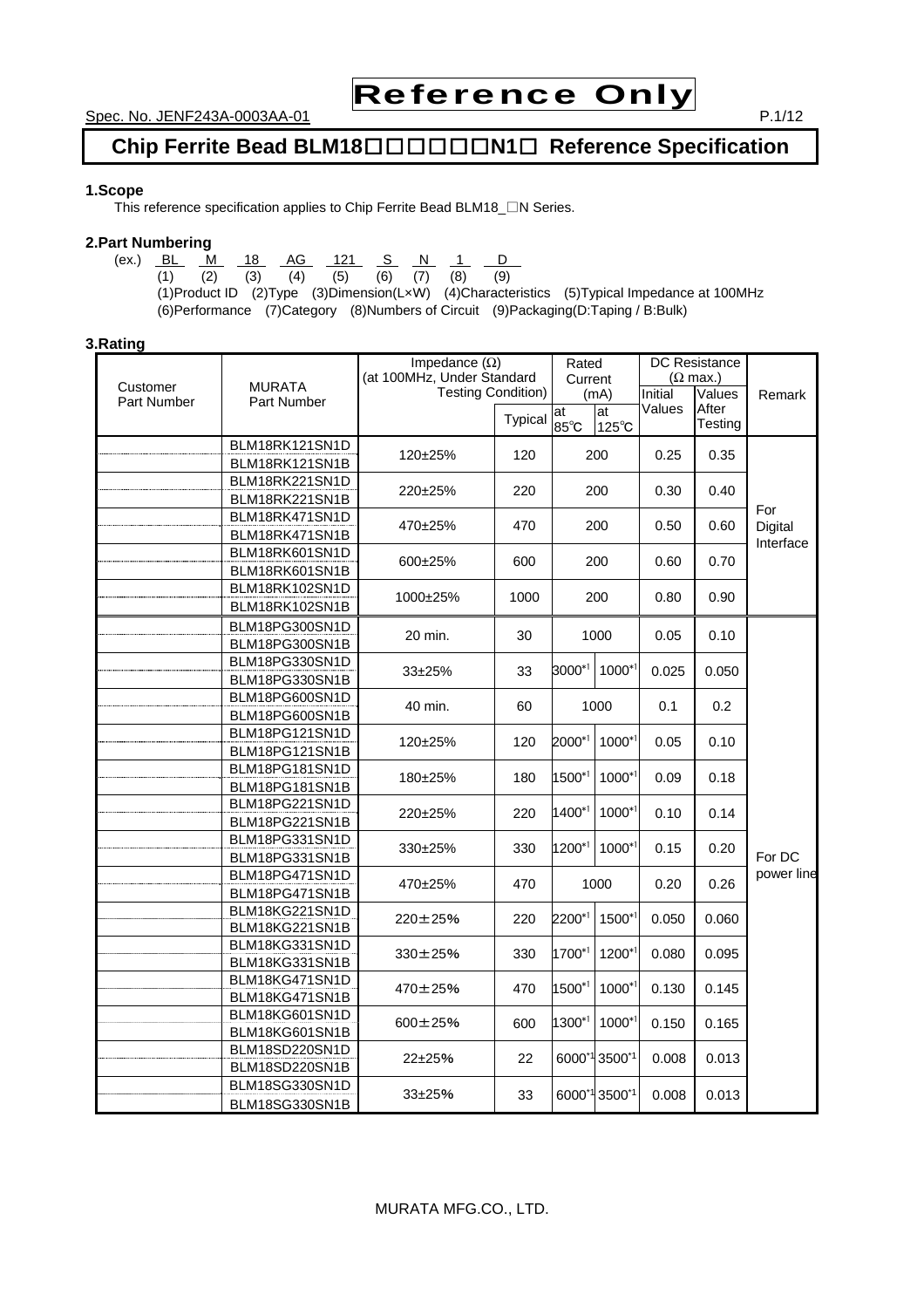### Spec. No. JENF243A-0003AA-01 P.2/12 Reference Only

|             |                                  | Impedance $(\Omega)$<br>(at 100MHz, Under Standard |         |                | Rated                                        |        | <b>DC</b> Resistance |             |
|-------------|----------------------------------|----------------------------------------------------|---------|----------------|----------------------------------------------|--------|----------------------|-------------|
| Customer    | <b>MURATA</b>                    | <b>Testing Condition)</b>                          | Current |                | $(\Omega$ max.)<br>Initial<br>Values<br>(mA) |        |                      | Remark      |
| Part Number | Part Number                      |                                                    | Typical | at             | at                                           | Values | After                |             |
|             | BLM18AG121SN1D                   |                                                    |         | $85^{\circ}$ C | $125^{\circ}$ C                              |        | Testing              |             |
|             | BLM18AG121SN1B                   | 120±25%                                            | 120     | 800            |                                              | 0.18   | 0.28                 |             |
|             | BLM18AG151SN1D                   | 150±25%                                            | 150     | 700            |                                              | 0.25   | 0.35                 |             |
|             | BLM18AG151SN1B                   |                                                    |         |                |                                              |        |                      |             |
|             | BLM18AG221SN1D                   | 220±25%                                            | 220     | 700            |                                              | 0.25   | 0.35                 |             |
|             | BLM18AG221SN1B                   |                                                    |         |                |                                              |        |                      | For         |
|             | BLM18AG331SN1D<br>BLM18AG331SN1B | 330±25%                                            | 330     | 600            |                                              | 0.30   | 0.40                 | general     |
|             | BLM18AG471SN1D                   |                                                    |         |                |                                              |        |                      | use         |
|             | BLM18AG471SN1B                   | 470±25%                                            | 470     | 550            |                                              | 0.35   | 0.45                 |             |
|             | BLM18AG601SN1D                   |                                                    |         |                |                                              |        |                      |             |
|             | BLM18AG601SN1B                   | 600±25%                                            | 600     | 500            |                                              | 0.38   | 0.48                 |             |
|             | BLM18AG102SN1D                   | 1000±25%                                           | 1000    | 450            |                                              | 0.50   | 0.60                 |             |
|             | BLM18AG102SN1B                   |                                                    |         |                |                                              |        |                      |             |
|             | BLM18BB050SN1D                   | $5 + 25%$                                          | 5       | 800            |                                              | 0.05   | 0.10                 |             |
|             | BLM18BB050SN1B                   |                                                    |         |                |                                              |        |                      |             |
|             | BLM18BA050SN1D                   | $5 + 25%$                                          | 5       | 500            |                                              | 0.2    | 0.3                  |             |
|             | BLM18BA050SN1B<br>BLM18BB100SN1D |                                                    |         |                |                                              |        |                      |             |
|             | BLM18BB100SN1B                   | $10+25%$                                           | 10      | 700            |                                              | 0.10   | 0.20                 |             |
|             | BLM18BA100SN1D                   |                                                    |         |                |                                              |        |                      |             |
|             | BLM18BA100SN1B                   | 10±25%                                             | 10      | 500            |                                              | 0.25   | 0.35                 |             |
|             | BLM18BB220SN1D                   |                                                    | 700     |                |                                              |        |                      |             |
|             | BLM18BB220SN1B                   | 22±25%                                             | 22      |                |                                              | 0.20   | 0.30                 |             |
|             | BLM18BA220SN1D                   | $22+25%$                                           | 22      |                |                                              | 0.35   | 0.45                 |             |
|             | BLM18BA220SN1B                   |                                                    |         | 500            |                                              |        |                      |             |
|             | BLM18BB470SN1D                   | 47±25%                                             | 47      | 600            |                                              | 0.25   | 0.35                 |             |
|             | BLM18BB470SN1B                   |                                                    |         |                |                                              |        |                      |             |
|             | BLM18BD470SN1D                   | 47±25%                                             | 47      | 500            |                                              | 0.3    | 0.4                  |             |
|             | BLM18BD470SN1B<br>BLM18BA470SN1D |                                                    |         |                |                                              |        |                      |             |
|             | BLM18BA470SN1B                   | $47+25%$                                           | 47      | 300            |                                              | 0.55   | 0.65                 |             |
|             | BLM18BB600SN1D                   |                                                    |         |                |                                              |        |                      |             |
|             | BLM18BB600SN1B                   | 60±25%                                             | 60      |                | 600                                          | 0.25   | 0.35                 | For         |
|             | BLM18BA750SN1D                   |                                                    |         |                |                                              |        |                      | high speed  |
|             | BLM18BA750SN1B                   | 75±25%                                             | 75      |                | 300                                          | 0.70   | 0.80                 | signal line |
|             | BLM18BB750SN1D                   | 75±25%                                             | 75      |                | 600                                          | 0.30   | 0.40                 |             |
|             | BLM18BB750SN1B                   |                                                    |         |                |                                              |        |                      |             |
|             | BLM18BB121SN1D                   | 120±25%                                            | 120     | 550            |                                              | 0.30   | 0.40                 |             |
|             | BLM18BB121SN1B                   |                                                    |         |                |                                              |        |                      |             |
|             | BLM18BD121SN1D<br>BLM18BD121SN1B | 120±25%                                            | 120     | 300            |                                              | 0.4    | 0.5                  |             |
|             | BLM18BA121SN1D                   |                                                    |         |                |                                              |        |                      |             |
|             | BLM18BA121SN1B                   | $120\pm25\%$                                       | 120     |                | 200                                          | 0.9    | 1.0                  |             |
|             | BLM18BB141SN1D                   |                                                    |         |                |                                              |        |                      |             |
|             | BLM18BB141SN1B                   | 140±25%                                            | 140     | 500            |                                              | 0.35   | 0.45                 |             |
|             | BLM18BB151SN1D                   | 150±25%                                            | 150     | 450            |                                              | 0.37   | 0.47                 |             |
|             | BLM18BB151SN1B                   |                                                    |         |                |                                              |        |                      |             |
|             | BLM18BD151SN1D                   | 150±25%                                            | 150     | 300            |                                              | 0.4    | 0.5                  |             |
|             | BLM18BD151SN1B                   |                                                    |         |                |                                              |        |                      |             |
|             | BLM18BB221SN1D                   | 220±25%                                            | 220     |                | 450                                          | 0.45   | 0.55                 |             |
|             | BLM18BB221SN1B                   |                                                    |         |                |                                              |        |                      |             |
|             | BLM18BD221SN1D<br>BLM18BD221SN1B | 220±25%                                            | 220     |                | 250                                          | 0.45   | 0.55                 |             |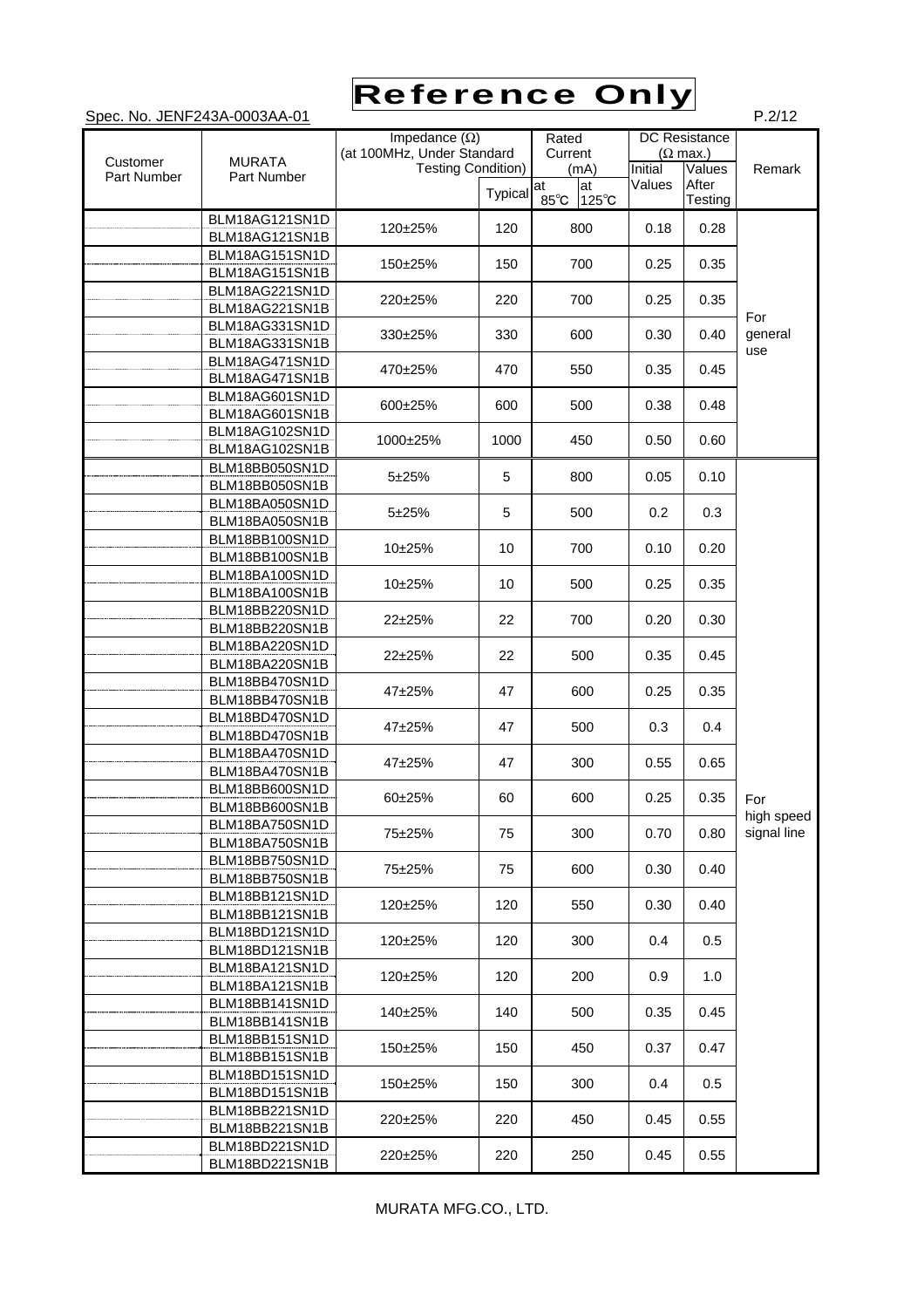

|             |                                  | Impedance $(\Omega)$       |                | Rated                     |                 |                           | <b>DC</b> Resistance |             |                 |  |
|-------------|----------------------------------|----------------------------|----------------|---------------------------|-----------------|---------------------------|----------------------|-------------|-----------------|--|
|             |                                  | (at 100MHz, Under Standard |                | Current                   |                 |                           |                      |             | $(\Omega$ max.) |  |
| Customer    | <b>MURATA</b>                    |                            |                | <b>Testing Condition)</b> |                 | Initial<br>Values<br>(mA) |                      |             | Remark          |  |
| Part Number | Part Number                      |                            |                | at                        | at              | Values                    | After                |             |                 |  |
|             |                                  |                            | <b>Typical</b> | $85^{\circ}$ C            | $125^{\circ}$ C |                           | Testing              |             |                 |  |
|             | BLM18BB331SN1D                   | 330±25%                    | 330            |                           | 400             | 0.58                      | 0.68                 |             |                 |  |
|             | BLM18BB331SN1B                   |                            |                |                           |                 |                           |                      |             |                 |  |
|             | BLM18BD331SN1D                   | 330±25%                    | 330            |                           | 250             | 0.5                       | 0.6                  |             |                 |  |
|             | BLM18BD331SN1B                   |                            |                |                           |                 |                           |                      |             |                 |  |
|             | BLM18BD421SN1D                   | 420±25%                    | 420            |                           | 250             | 0.55                      | 0.65                 |             |                 |  |
|             | BLM18BD421SN1B                   |                            |                |                           |                 |                           |                      |             |                 |  |
|             | BLM18BB471SN1D                   | 470±25%                    | 470            |                           | 300             | 0.85                      | 0.95                 |             |                 |  |
|             | BLM18BB471SN1B                   |                            |                |                           |                 |                           |                      |             |                 |  |
|             | BLM18BD471SN1D                   | 470±25%                    | 470            |                           | 250             | 0.55                      | 0.65                 |             |                 |  |
|             | BLM18BD471SN1B                   |                            |                |                           |                 |                           |                      |             |                 |  |
|             | BLM18BD601SN1D                   | 600±25%                    | 600            |                           | 200             | 0.65                      | 0.75                 |             |                 |  |
|             | BLM18BD601SN1B                   |                            |                |                           |                 |                           |                      |             |                 |  |
|             | BLM18BD102SN1D                   | 1000±25%                   | 1000           |                           | 200             | 0.85                      | 0.95                 |             |                 |  |
|             | BLM18BD102SN1B                   |                            |                |                           |                 |                           |                      |             |                 |  |
|             | BLM18BD152SN1D                   | 1500±25%                   | 1500           |                           | 150             | 1.2                       | 1.3                  | For         |                 |  |
|             | BLM18BD152SN1B                   |                            |                |                           |                 |                           |                      | high speed  |                 |  |
|             | BLM18BD182SN1D                   |                            | 1800           |                           |                 | 1.5                       | 1.6                  | signal line |                 |  |
|             | BLM18BD182SN1B                   | 1800±25%                   |                | 150                       |                 |                           |                      |             |                 |  |
|             | BLM18BD222SN1D                   |                            |                |                           |                 |                           |                      |             |                 |  |
|             | BLM18BD222SN1B                   | 2200±25%                   | 2200           | 150                       |                 | 1.5                       | 1.6                  |             |                 |  |
|             | BLM18BD252SN1D                   |                            |                |                           |                 |                           |                      |             |                 |  |
|             | BLM18BD252SN1B                   | 2500±25%                   | 2500           |                           | 150             | 1.5                       | 1.6                  |             |                 |  |
|             | BLM18TG121TN1D                   |                            |                |                           |                 |                           |                      |             |                 |  |
|             | BLM18TG121TN1B                   | 120±25%                    | 120            |                           | 200             | 0.25                      | 0.3                  |             |                 |  |
|             | BLM18TG221TN1D                   |                            |                |                           |                 | 0.3                       |                      |             |                 |  |
|             | BLM18TG221TN1B                   | 220±25%                    | 220            |                           | 200             |                           | 0.4                  |             |                 |  |
|             | BLM18TG601TN1D                   |                            |                |                           |                 |                           |                      |             |                 |  |
|             | BLM18TG601TN1B                   | 600±25%                    | 600            | 200                       |                 | 0.45                      | 0.6                  |             |                 |  |
|             | BLM18TG102TN1D                   |                            |                |                           |                 |                           |                      |             |                 |  |
|             | BLM18TG102TN1B                   | 1000±25%                   | 1000           |                           |                 | 100                       |                      | 0.6         | 0.8             |  |
|             | BLM18SG260TN1D                   |                            |                |                           |                 |                           |                      |             |                 |  |
|             | BLM18SG260TN1B                   | 26±25%                     | 26             | 6000*1                    | $1000*1$        | 0.007                     | 0.012                |             |                 |  |
|             | BLM18SG700TN1D                   |                            |                |                           | $1000^{*1}$     |                           |                      |             |                 |  |
|             | BLM18SG700TN1B                   | 70±25%                     | 70             | $4000^{\circ}$            |                 | 0.020                     | 0.030                |             |                 |  |
|             | BLM18SG121TN1D                   | 120±25%                    | 120            | $3000*1$                  | $1000^{*1}$     | 0.025                     | 0.035                |             |                 |  |
|             | BLM18SG121TN1B                   |                            |                |                           |                 |                           |                      |             |                 |  |
|             | BLM18SG221TN1D                   | 220±25%                    | 220            | 2500*1                    | $1000^{*1}$     | 0.040                     | 0.055                |             |                 |  |
|             | BLM18SG221TN1B                   |                            |                |                           |                 |                           |                      |             |                 |  |
|             | BLM18SG331TN1D                   | 330±25%                    | 330            | 1500*1                    | $1000^{*1}$     | 0.070                     | 0.085                |             |                 |  |
|             | BLM18SG331TN1B<br>BLM18SN220TN1D |                            |                |                           |                 |                           |                      | For DC      |                 |  |
|             | BLM18SN220TN1B                   | $22 + 7$                   | 22             | 8000*1                    | $5000*1$        | 0.004                     | 0.005                | power line  |                 |  |
|             |                                  |                            |                |                           |                 |                           |                      | (Thin type) |                 |  |
|             | BLM18KG260TN1D<br>BLM18KG260TN1B | 26±25%                     | 26             | 6000*1                    | 4000*1          | 0.007                     | 0.012                |             |                 |  |
|             | BLM18KG300TN1D                   |                            |                |                           |                 |                           |                      |             |                 |  |
|             | BLM18KG300TN1B                   | $30 + 25%$                 | 30             | 5000*1                    | 3300*1          | 0.010                     | 0.015                |             |                 |  |
|             | BLM18KG700TN1D                   |                            |                |                           |                 |                           |                      |             |                 |  |
|             | BLM18KG700TN1B                   | 70±25%                     | 70             | $3500*1$                  | 2200*1          | 0.022                     | 0.032                |             |                 |  |
|             | BLM18KG101TN1D                   | $100\pm25%$                | 100            | 3000*1                    | $1900^{*1}$     |                           | 0.040                |             |                 |  |
|             | BLM18KG101TN1B                   |                            |                |                           |                 | 0.030                     |                      |             |                 |  |
|             | BLM18KG121TN1D                   | $120 \pm 25%$              | 120            | $3000*1$                  | 1900*1          | 0.030                     | 0.040                |             |                 |  |
|             | BLM18KG121TN1B                   |                            |                |                           |                 |                           |                      |             |                 |  |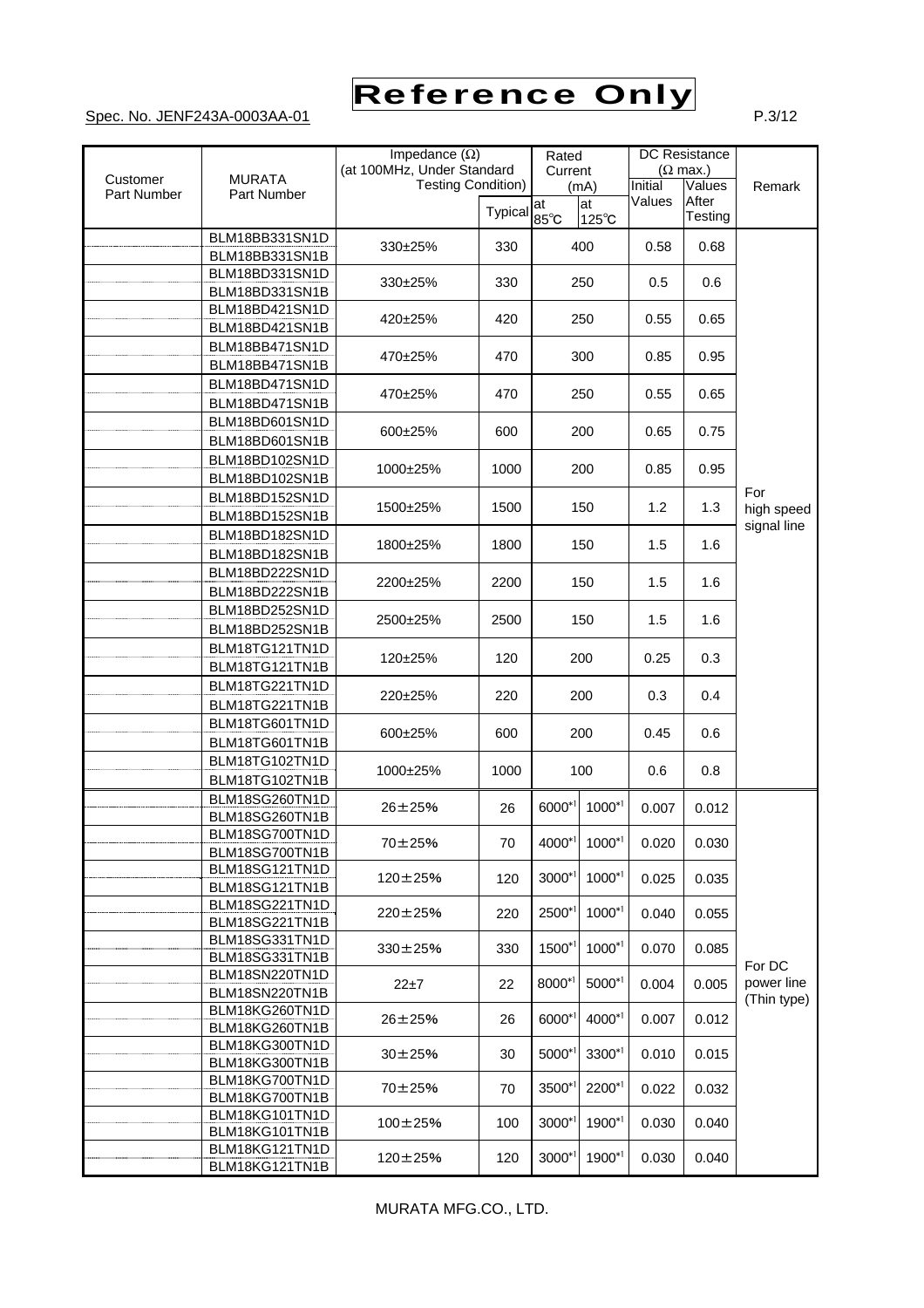



• Operating Temperature : -55°C to +125°C • Storage Temperature : -55°C to +125°C



#### **5.Marking**

No marking.

#### **6.Standard Testing Conditions**

< Unless otherwise specified > < In case of doubt > Temperature : Ordinary Temp. (15 °C to 35 °C ) Temperature : 20°C $\pm$ 2 °C<br>Humidity : Ordinary Humidity (25% (RH) to 85% (RH)) Humidity : 60% (RH) to 70% (RH) Humidity : Ordinary Humidity (25%(RH) to 85%(RH))

Atmospheric pressure : 86kPa to 106kPa

#### **7.Specifications**  *A. Electrical Perfer*

|             | 7-1.Electrical Feriormance |               |                                                                                                                                                                                                                          |  |  |  |
|-------------|----------------------------|---------------|--------------------------------------------------------------------------------------------------------------------------------------------------------------------------------------------------------------------------|--|--|--|
| No.         | Item                       | Specification | <b>Test Method</b>                                                                                                                                                                                                       |  |  |  |
| $7 - 1 - 1$ | Impedance                  | Meet item 3.  | Measuring Frequency: 100MHz±1MHz<br>Measuring Equipment: KEYSIGHT 4291A or the equivalent<br>Test Fixture: KEYSIGHT 16192A or the equivalent                                                                             |  |  |  |
| 7-1-2 DC    | Resistance                 | Meet item 3.  | Measuring Equipment: Digital multi meter<br>For BLM18SN TN<br>Measuring Equipment: YOKOGAWA 755611 or the equivalent<br>Test Fixture: KEYSIGHT 16044A or the equivalent<br>* Except resistance of the Substrate and Wire |  |  |  |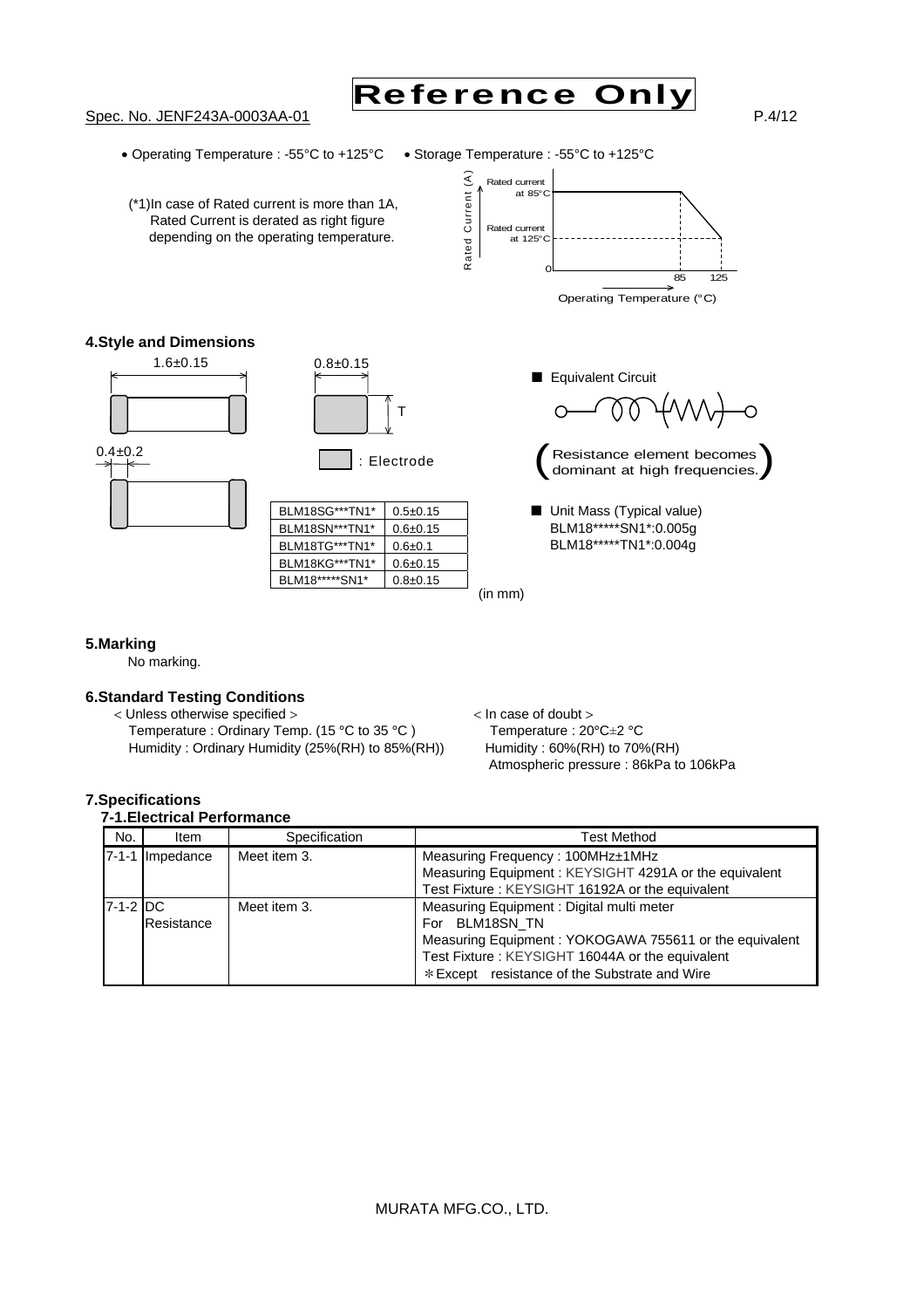

### Spec. No. JENF243A-0003AA-01 P.5/12

#### **7-2.Mechanical Performance**

| No.         | Item                | Specification                      | <b>Test Method</b>                                                                               |
|-------------|---------------------|------------------------------------|--------------------------------------------------------------------------------------------------|
| $7 - 2 - 1$ | Appearance          | Meet item $\overline{4}$ .         | Visual Inspection and measured with Slide Calipers.                                              |
|             | and                 |                                    |                                                                                                  |
|             | <b>Dimensions</b>   |                                    |                                                                                                  |
|             | 7-2-2 Bonding       | Meet Table 1.                      | It shall be soldered on the substrate.                                                           |
|             | Strength            |                                    | Applying Force(F): 6.8N<br>Applying Time: 5s±1s                                                  |
|             |                     | Table 1                            | Applied direction : Parallel to substrate                                                        |
|             |                     | No damage<br>Appearance            | Side view                                                                                        |
|             |                     | Within ±30%<br>Impedance           |                                                                                                  |
|             |                     | Change<br>(for BLM18SN             | F<br>R <sub>0</sub>                                                                              |
|             |                     | (at 100MHz)<br>Within $\pm 50\%$ ) |                                                                                                  |
|             |                     | DC<br>Meet item 3.                 |                                                                                                  |
|             |                     | Resistance                         | Substrate                                                                                        |
|             |                     |                                    |                                                                                                  |
|             | 7-2-3 Bending       |                                    | It shall be soldered on the substrate.                                                           |
|             | Strength            |                                    | Substrate: Glass-epoxy 100mm×40mm×1.6mm                                                          |
|             |                     |                                    | Deflection: 1.0mm                                                                                |
|             |                     |                                    | Speed of Applying Force: 0.5mm/s<br>Pressure jig<br>Keeping Time: 30s                            |
|             |                     |                                    | F<br>R340                                                                                        |
|             |                     |                                    | Deflection                                                                                       |
|             |                     |                                    |                                                                                                  |
|             |                     |                                    | 45mm<br>45mm<br>Product                                                                          |
|             |                     |                                    |                                                                                                  |
|             |                     |                                    |                                                                                                  |
|             | 7-2-4 Vibration     |                                    | It shall be soldered on the substrate.                                                           |
|             |                     |                                    | Oscillation Frequency: 10Hz to 55Hz to 10Hz for 1 min                                            |
|             |                     |                                    | Total Amplitude: 1.5mm                                                                           |
|             |                     |                                    | Testing Time: A period of 2 hours in each of 3 mutually<br>perpendicular directions. (Total 6 h) |
|             | 7-2-5 Resistance    | Meet Table 2.                      | Pre-Heating: $150^{\circ}$ C $\pm$ 10°C, 60s $\sim$ 90s                                          |
|             | to Soldering        |                                    | Solder: Sn-3.0Ag-0.5Cu                                                                           |
|             | Heat                | Table 2                            | Solder Temperature: 270°C±5°C                                                                    |
|             |                     | No damage<br>Appearance            | Immersion Time: 10s±0.5s                                                                         |
|             |                     | Impedance<br>Within ±30%           | Immersion and emersion rates: 25mm/s                                                             |
|             |                     | Change<br>(for BLM18KG             | Then measured after exposure in the room condition for 48h±4h.                                   |
|             |                     | (at 100MHz)<br>Within $±40%$ )     |                                                                                                  |
|             |                     | (for BLM18SN                       |                                                                                                  |
|             |                     | Within $\pm 50\%$ )<br>DC          |                                                                                                  |
|             |                     | Meet item 3.<br>Resistance         |                                                                                                  |
|             |                     |                                    |                                                                                                  |
|             |                     |                                    |                                                                                                  |
|             |                     |                                    |                                                                                                  |
| 7-2-6 Drop  |                     | Products shall be no failure       | It shall be dropped on concrete or steel board.                                                  |
|             |                     | after tested.                      | Method : free fall                                                                               |
|             |                     |                                    | Height: 75cm<br>Attitude from which the product is dropped : 3 direction                         |
|             |                     |                                    | The number of times : 3 times for each direction(Total 9 times)                                  |
|             | 7-2-7 Solderability | The electrodes shall be at         | Flux: Ethanol solution of rosin, 25(wt)%                                                         |
|             |                     | least 95% covered with new         | Pre-Heating: $150^{\circ}$ C $\pm$ 10°C, 60s $\sim$ 90s                                          |
|             |                     | solder coating.                    | Solder: Sn-3.0Ag-0.5Cu                                                                           |
|             |                     |                                    | Solder Temperature : 240°C±5°C                                                                   |
|             |                     |                                    | Immersion Time: 3s±1s                                                                            |
|             |                     |                                    | Immersion and emersion rates: 25mm/s                                                             |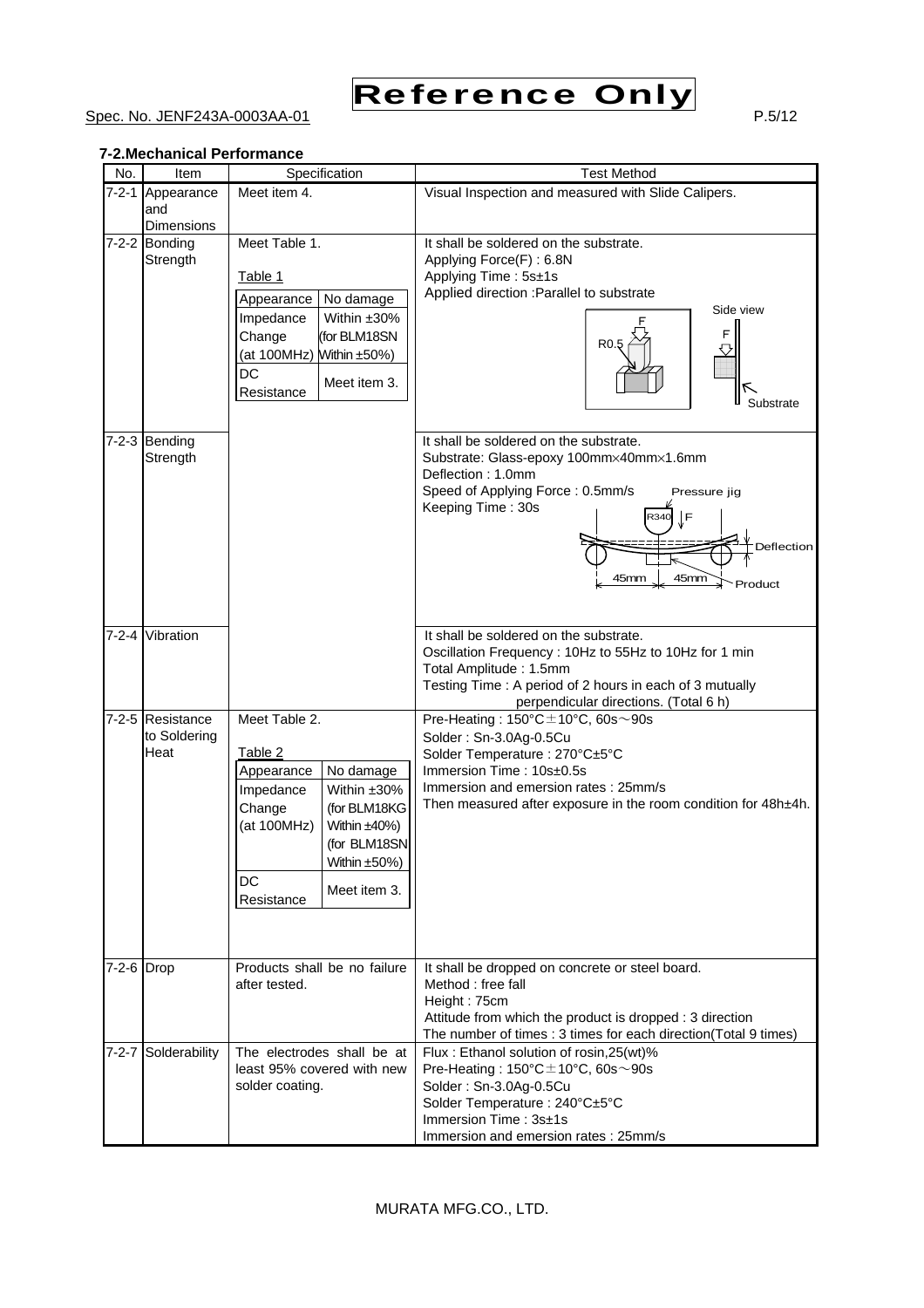

#### Spec. No. JENF243A-0003AA-01 P.6/12

#### **7-3.Environmental Performance**

It shall be soldered on the substrate.

| No.         | <b>Item</b>          | Specification                                                                                              |                                                                                                                    | <b>Test Method</b>                                                                                                                                                                                                                                                             |
|-------------|----------------------|------------------------------------------------------------------------------------------------------------|--------------------------------------------------------------------------------------------------------------------|--------------------------------------------------------------------------------------------------------------------------------------------------------------------------------------------------------------------------------------------------------------------------------|
| $7 - 3 - 1$ | Temperature<br>Cycle | Meet Table 3.<br>Table 3<br>Appearance<br>Impedance<br>Change<br>(at 100MHz)<br>$+50%$<br>DC<br>Resistance | No damage<br>Within $±30\%$<br>(for BLM18KG<br>Within-10%to<br>(for BLM18SN<br>Within $\pm 50\%$ )<br>Meet item 3. | 1 cycle:<br>1 step:-55 °C(+0 °C,-3 °C) / 30min±3min<br>2 step: Ordinary temp. / 10min to 15min<br>3 step:+125 °C(+3 °C,-0 °C) / 30min±3min<br>4 step: Ordinary temp. / 10min to 15min<br>Total of 100 cycles<br>Then measured after exposure in the room condition for 48h±4h. |
|             | 7-3-2 Humidity       | Meet Table 1.                                                                                              |                                                                                                                    | Temperature: 40°C±2°C<br>Humidity: 90%(RH) to 95%(RH)<br>Time: 1000h(+48h,-0h)<br>Then measured after exposure in the room condition for 48h±4h.                                                                                                                               |
|             | 7-3-3 Heat Life      |                                                                                                            |                                                                                                                    | Temperature: 125°C±3°C<br>(in case of Rated current is more than 1A,<br>do the test at : $+85 \degree C \pm 3 \degree C$ )<br>Applying Current: Rated Current<br>Time: 1000h(+48h,-0h)<br>Then measured after exposure in the room condition for 48h±4h.                       |
| 7-3-4 Cold  | Resistance           |                                                                                                            |                                                                                                                    | Temperature: -55±2°C<br>Time: 1000h(+48h,-0h)<br>Then measured after exposure in the room condition for 48h±4h.                                                                                                                                                                |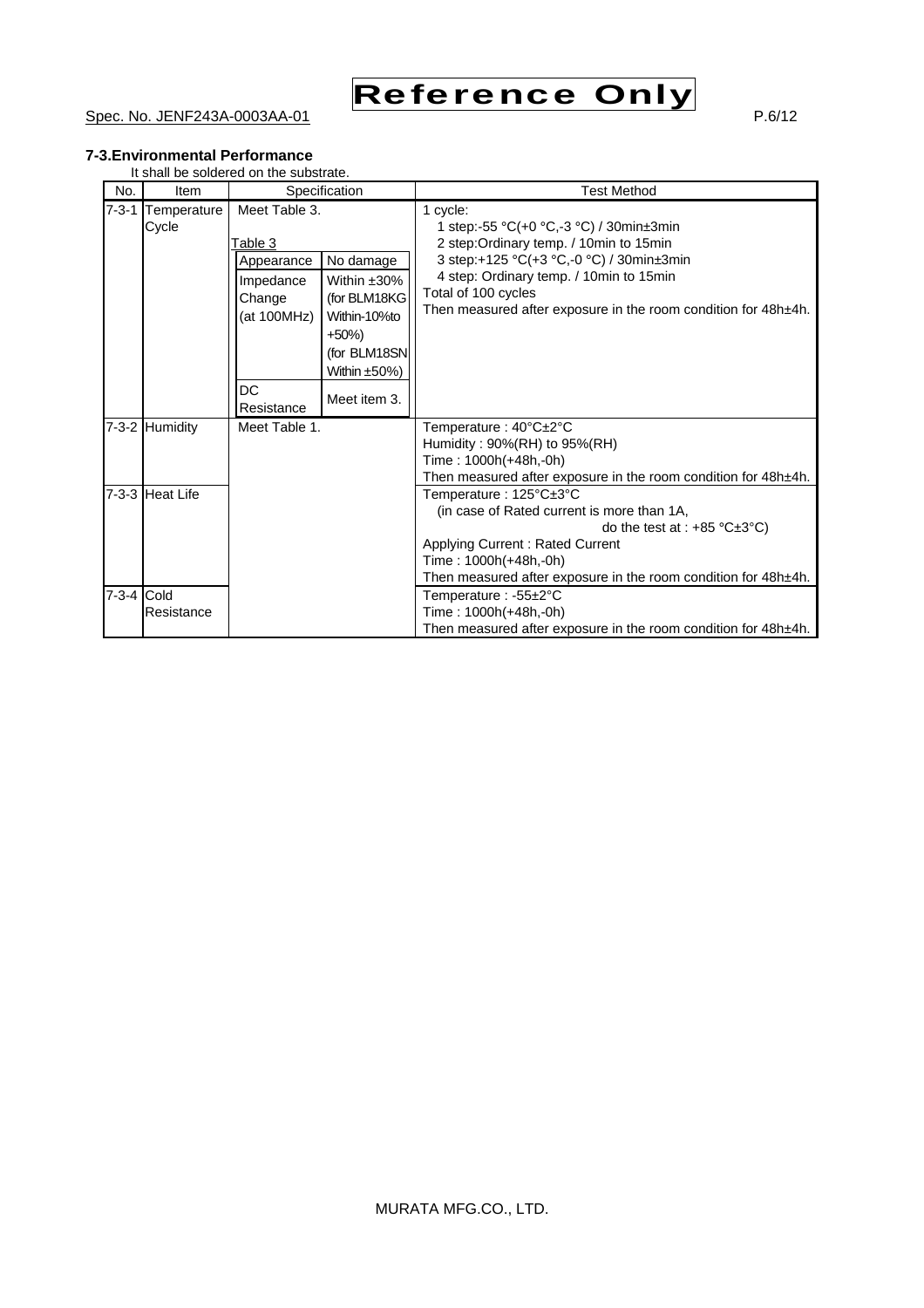

#### Spec. No. JENF243A-0003AA-01 P.7/12

(in mm)

#### **8.Specification of Packaging**

**8-1.Appearance and Dimensions** (8mm-wide paper tape)



(1) Taping

Products shall be packaged in the cavity of the base tape continuously and sealed by top tape and bottom tape.

- (2) Sprocket hole:The sprocket holes are to the right as the tape is pulled toward the user.
- (3) Spliced point:The base tape and top tape have no spliced point
- (4) Cavity:There shall not be burr in the cavity.
- (5) Missing components number

Missing components number within 0.1% of the number per reel or 1 pc., whichever is greater, and are not continuous. The specified quantity per reel is kept.

#### **8-2.Tape Strength**

(1)Pull Strength

| Top tape    |         |  |  |  |  |
|-------------|---------|--|--|--|--|
| Bottom tape | 5N min. |  |  |  |  |

(2)Peeling off force of Top tape 0.1N to 0.6N (Minimum value is typical.) \*Speed of Peeling off:300mm/min

| 165 to 180 degree | Top tape  |
|-------------------|-----------|
| Bottom tape       | Base tape |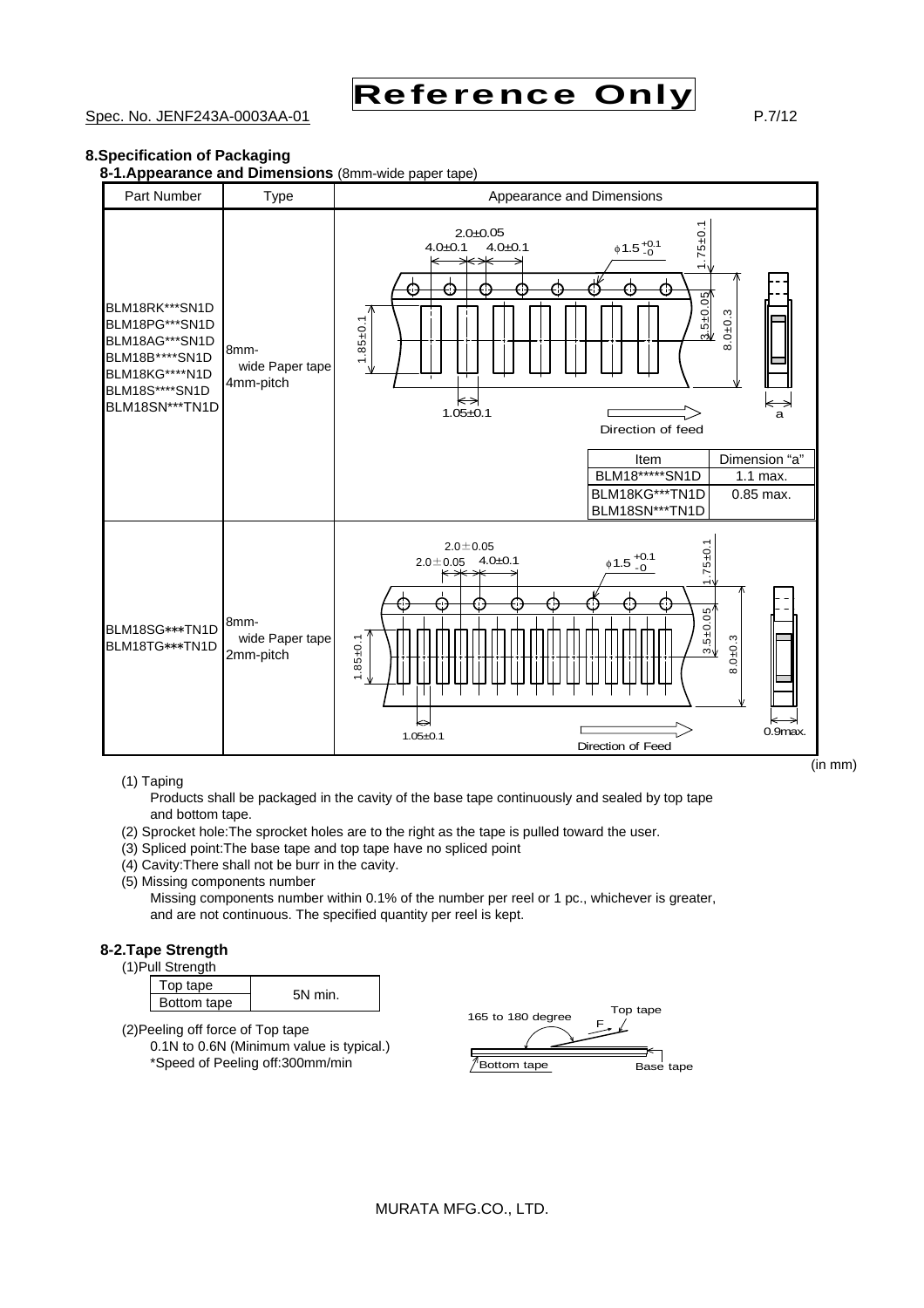

#### **8-3.Taping Condition**

(1)Standard quantity per reel

| Type                          | Quantity per 180mm reel |
|-------------------------------|-------------------------|
| BLM18(except BLM18SG/BLM18TG) | 4000 pcs. / reel        |
| BLM18SG/BLM18TG               | 10000 pcs. / reel       |

(2)There shall be leader-tape (top tape and empty tape ) and trailer- tape (empty tape) as follows.

(3)On paper tape, the top tape and the base tape shall not be adhered at the tip of the empty leader tape for more than 5 pitch.

(4)Marking for reel

The following items shall be marked on a label and the label is stuck on the reel. (Customer part number, MURATA part number, Inspection number(∗1), RoHS Marking(∗2), Quantity, etc) \*1) « Expression of Inspection No. »  $\underline{\Box} \ \underline{\Box} \ \underline{\Box} \ \underline{\Box} \ \underline{\Box} \ \underline{\Box} \ \underline{\Box} \ \underline{\Box} \ \underline{\Box} \ \underline{\Box} \ \underline{\Box} \ \underline{\Box} \ \underline{\Box}$ (1) Factory Code (2) Date First digit : Year / Last digit of year Second digit : Month / Jan. to Sep.  $\rightarrow$  1 to 9, Oct. to Dec.  $\rightarrow$  O, N, D Third, Fourth digit : Day

(3) Serial No.

∗2) « Expression of RoHS Marking »  $ROHS - \underline{Y} (\underline{\triangle})$ <br>(1) (2)

(1) RoHS regulation conformity parts.

(2) MURATA classification number

(5)Outside package

These reels shall be packed in the corrugated cardboard package and the following items shall be marked on a label and the label is stuck on the box.

(Customer name, Purchasing order number, Customer part number, MURATA part number, RoHS discrimination(∗2), Quantity, etc)

(6)Dimensions of reel and taping(leader-tape, trailer-tape)



(in mm)

**8-4. Specification of Outer Case** 

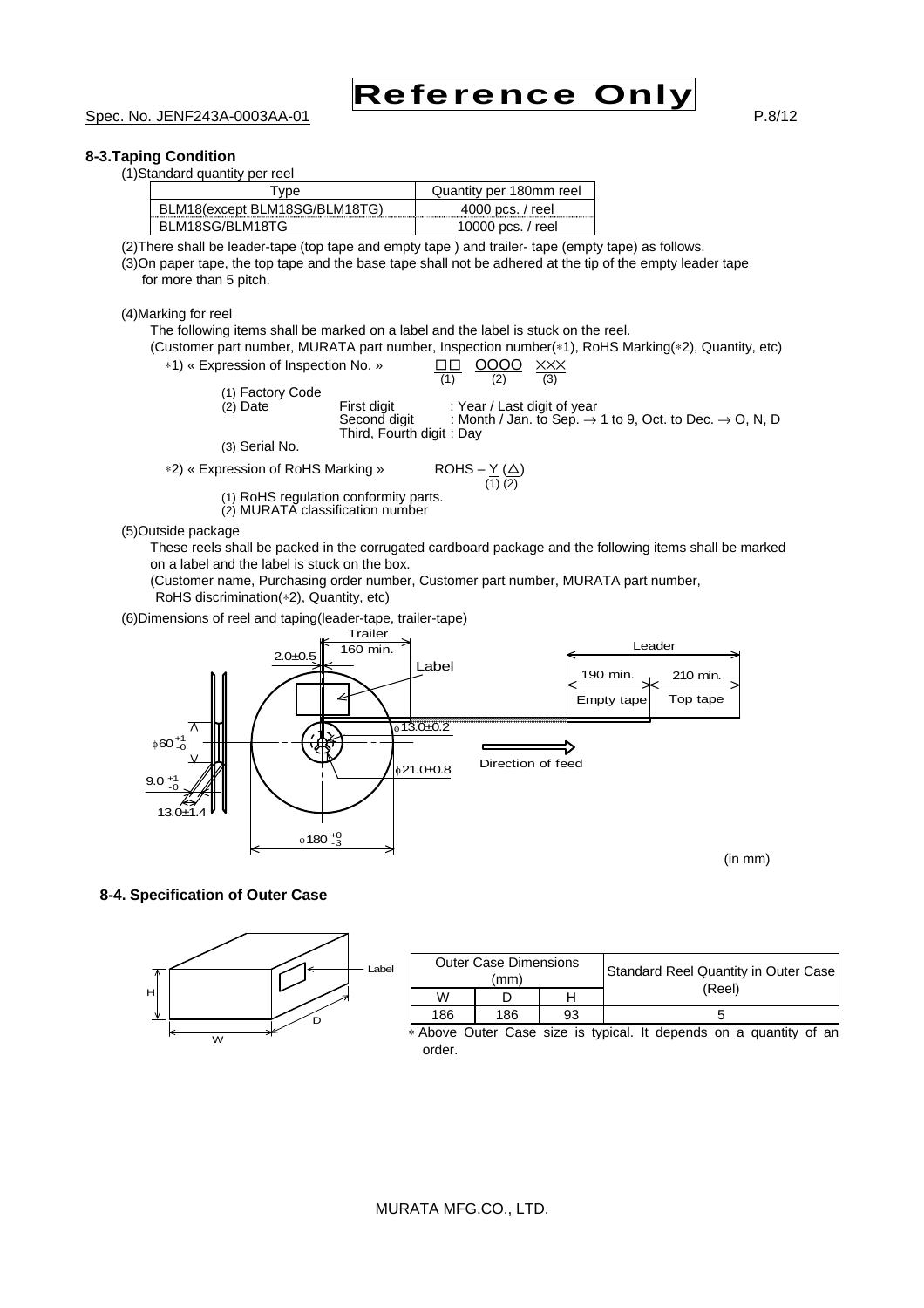Spec. No. JENF243A-0003AA-01 P.9/12

## **9.** △! **Caution**

#### **9-1.Surge current**

Excessive surge current (pulse current or rush current) than specified rated current applied to the product may cause a critical failure, such as an open circuit, burnout caused by excessive temperature rise.

Reference Only

Please contact us in advance in case of applying the surge current.

#### **9-2.Limitation of Applications**

Please contact us before using our products for the applications listed below which require especially high reliability for the prevention of defects which might directly cause damage to the third party's life, body or property.

- (1) Aircraft equipment (6) Disaster prevention / crime prevention equipment
- (2) Aerospace equipment (7) Traffic signal equipment
- 
- 
- (3) Undersea equipment (8) Transportation equipment (vehicles,trains,ships,etc.)
- (4) Power plant control equipment (9) Applications of similar complexity and /or reliability requirements
- 
- (5) Medical equipment to the applications listed in the above

#### **10. Notice**

This product is designed for solder mounting.

Please consult us in advance for applying other mounting method such as conductive adhesive.

#### **10-1.Land pattern designing**

- Standard land dimensions
- < For BLM18 series (except BLM18P/BLM18S/BLM18K type) >



| vpe                   | Soldering |     |              |  |
|-----------------------|-----------|-----|--------------|--|
| BLM18 (except18P/18S/ | Flow      |     | 2.2 to $2.6$ |  |
| BLM18K type)          | Reflow    | 0.1 | 1.8 to 2.0   |  |

(in mm)



| Type             | Rated<br>Current | a   | h            | C   |            | Land pad thickness<br>and dimension d |      |     |     |
|------------------|------------------|-----|--------------|-----|------------|---------------------------------------|------|-----|-----|
|                  | (A)              |     |              |     | 18um       | 35 <sub>µ</sub>                       | 70um |     |     |
|                  | $0.5$ to 1.5     |     | <b>Flow</b>  |     | 0.7        | 0 7                                   | 0.7  |     |     |
| BLM18P<br>BLM18S | 1.7 to $2.5$     | 0.7 |              |     | 2.2 to 2.6 | 0.7                                   | 1.2  | 0 7 | 0.7 |
| BLM18K           | $3$ to 4         |     |              |     |            | Reflow                                |      | 2.4 | 1.2 |
|                  | $5$ to $6$       |     | 1.8 to $2.0$ |     | 6.4        | 3.3                                   | 1.65 |     |     |
| BLM18SN          |                  | 0.7 | 2.0          | 0.7 |            | 6.4                                   | 3.3  |     |     |

(in mm)

∗The excessive heat by land pads may cause deterioration at joint of products with substrate.

#### **10-2.Soldering Conditions**

Products can be applied to reflow and flow soldering.

#### (1) Flux,Solder

| Flux   | Use rosin-based flux, but not highly acidic flux (with chlorine content exceeding 0.2(wt)%.)<br>Do not use water-soluble flux. |
|--------|--------------------------------------------------------------------------------------------------------------------------------|
| Solder | Use Sn-3.0Ag-0.5Cu solder<br>Standard thickness of solder paste: 100 um to 200 um                                              |

(2) Soldering conditions

• Pre-heating should be in such a way that the temperature difference between solder and ferrite surface is limited to 150℃ max. Also cooling into solvent after soldering should be in such a way that the temperature difference is limited to 100℃ max.

Insufficient pre-heating may cause cracks on the ferrite, resulting in the deterioration of product quality.

• Standard soldering profile and the limit soldering profile is as follows.

The excessive limit soldering conditions may cause leaching of the electrode and / or resulting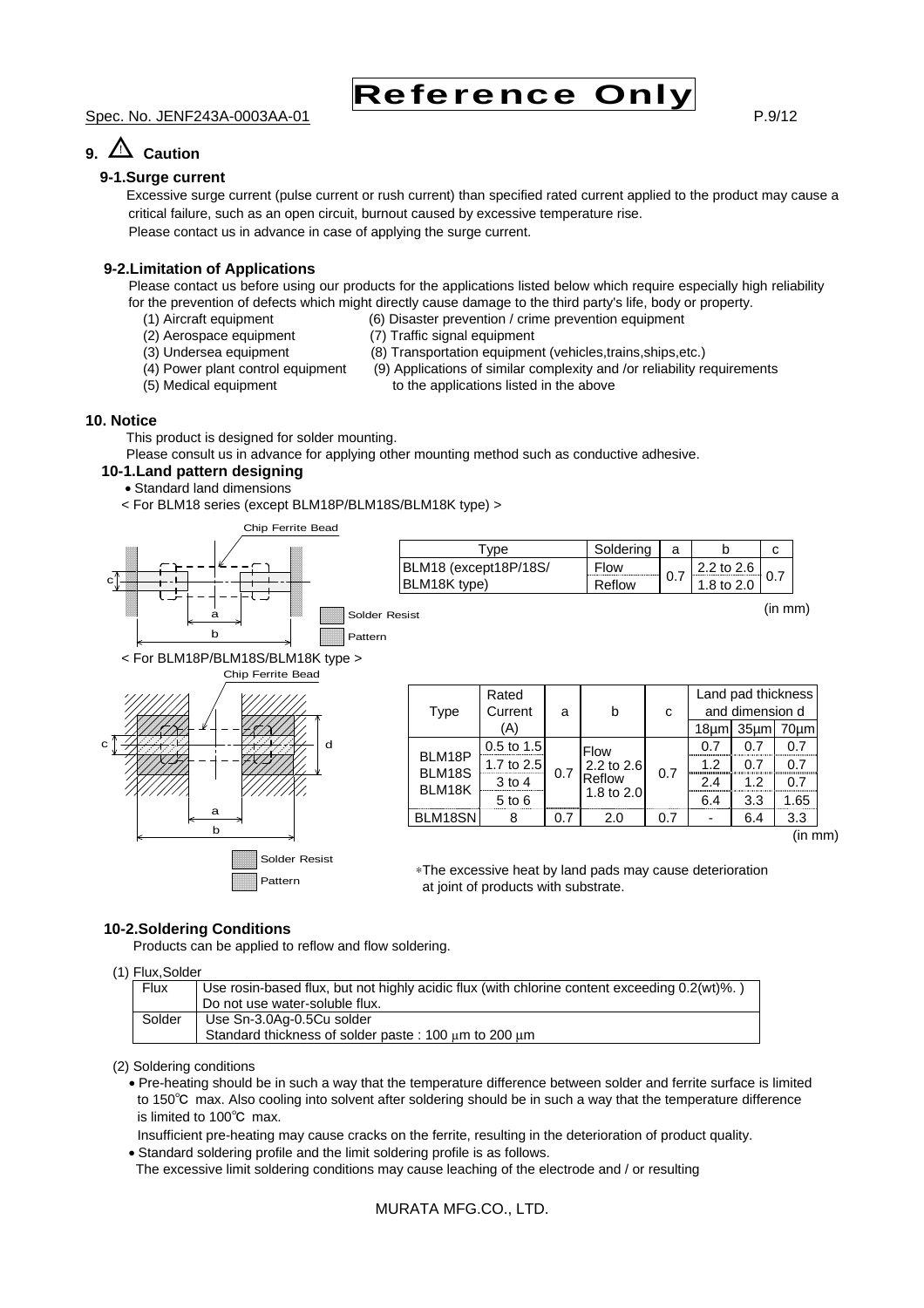

#### Spec. No. JENF243A-0003AA-01 P.10/12

in the deterioration of product quality.

#### (3)soldering profile



#### □Reflow soldering profile



|                  | <b>Standard Profile</b>                 | Limit Profile         |
|------------------|-----------------------------------------|-----------------------|
| Pre-heating      | $150 \sim 180^{\circ}$ C. $90s \pm 30s$ |                       |
| Heating          | above $220^{\circ}$ C, $30s \sim 60s$   | above 217°C, 60s~150s |
| Peak temperature | $245 \pm 3$ °C                          | 260°C, 10s            |
| Cycle of reflow  | 2 times                                 | 2 times               |

# **10-3. Reworking with soldering iron**<br>• Pre-heating: 150°C, 1 min

- 
- Soldering iron output: 80W max.<br>• Tip diameter:  $\phi$  3mm max.
- Tip temperature: 350°C max.
- Soldering time : 3(+1,-0) seconds. Times : 2times max.
- Note :Do not directly touch the products with the tip of the soldering iron in order to prevent the crack on the ferrite material due to the thermal shock.

#### **10-4.Solder Volume**

Solder shall be used not to be exceeded as shown below.



1/3T≦t≦T (T: Chip thickness)

Accordingly increasing the solder volume, the mechanical stress to product is also increased. Exceeding solder volume may cause the failure of mechanical or electrical performance.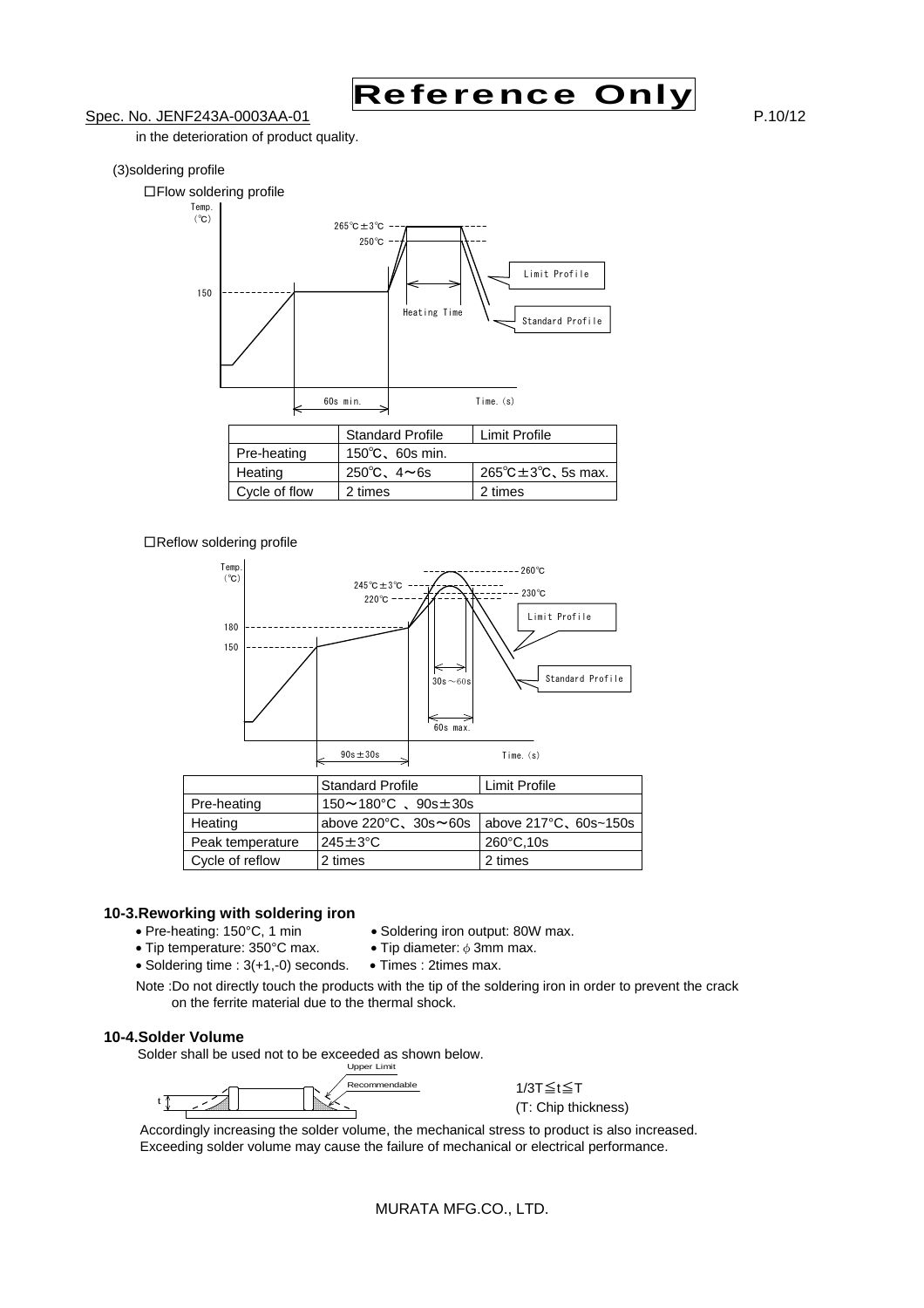

#### **10-5.Attention regarding P.C.B. bending**

The following shall be considered when designing and laying out P.C.B.'s.

(1) P.C.B. shall be designed so that products are not subject to the mechanical stress for board warpage. <Products direction>



Products shall be located in the sideways direction (Length: a<br />b) to the mechanical stress.

(2)Components location on P.C.B. separation.

It is effective to implement the following measures, to reduce stress in separating the board. It is best to implement all of the following three measures; however, implement as many measures as possible to reduce stress.

| <b>Contents of Measures</b>                                                                | <b>Stress Level</b> |
|--------------------------------------------------------------------------------------------|---------------------|
| (1) Turn the mounting direction of the component parallel to the board separation surface. | $A > D^*1$          |
| (2) Add slits in the board separation part.                                                | A > B               |
| (3) Keep the mounting position of the component away from the board separation surface.    | A > C               |



\*1 A > D is valid when stress is added vertically to the perforation as with Hand Separation. If a Cutting Disc is used, stress will be diagonal to the PCB, therefore A > D is invalid.

#### (3) Mounting Components Near Screw Holes

When a component is mounted near a screw hole, it may be affected by the board deflection that occurs during the tightening of the screw. Mount the component in a position as far away from the screw holes as possible.



#### **10-6.Mounting density**

Add special attention to radiating heat of products when mounting the inductor near the products with heating. The excessive heat by other products may cause deterioration at joint of this product with substrate.

#### **10-7. Operating Environment**

Do not use this product under the following environmental conditions, on deterioration of the Insulation Resistance of the Ferrite material and/or corrosion of Inner Electrode may result from the use.

- (1) in the corrodible atmosphere (acidic gases, alkaline gases, chlorine, sulfur gases, organic gases and etc.)
- (2) in the atmosphere where liquid such as organic solvent, may splash on the products
- (3) in the atmosphere where the temperature / humidity changes rapidly and it is easy to dew

#### **10-8. Resin coating**

The impedance value may change and/or it may affect on the product's performance due to high cure-stress of resin to be used for coating / molding products. So please pay your careful attention when you select resin. In prior to use, please make the reliability evaluation with the product mounted in your application set.